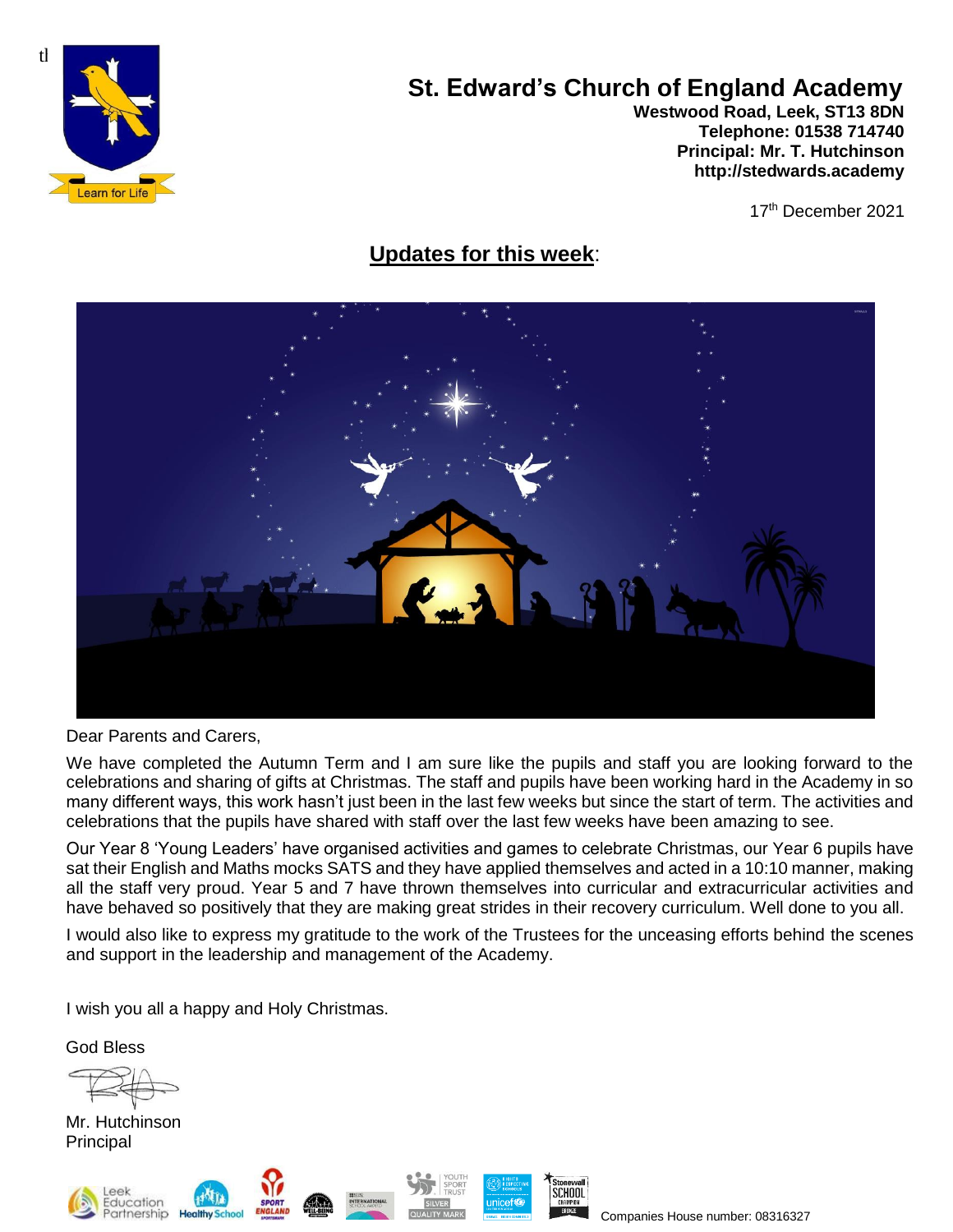## **Equality Objectives for the Academy**

**THANK YOU!** To all the parents and carers who have provided responses. The new policy is now on our website and the Equality Objectives for the next 4 years are:

#### **[St Edwards Academy](https://www.stedwards.academy/)**

#### **Testing for KS3 Pupils on our return in January 2022**

There will be an onsite lateral flow test for Year 7 and Year 8 pupils on Tuesday 4<sup>th</sup> January 2022. **The test will be on site but pupils will go home after the test.** (Please refer to letter dated Monday 13<sup>th</sup> December).

Along with the other protective measures we are taking, these tests will help staff and pupils to remain in school safely. Up to one third of people who have coronavirus experience no symptoms. By testing we will help to stop the virus spread and help to keep our Academy community open as safely as possible. The test is voluntary, but I would encourage everyone to take it.

An instructional leaflet along with other Covid-19 information can be found on the Academy website here:

## **<https://www.stedwards.academy/pastoral/covid-19-guidance>**

If you are happy for your child to be tested, and you have NOT yet completed the consent form please do so using the link that can be found below (if you have previously completed this we will assume consent still remains, unless we have it in writing that you have withdrawn your consent):

<https://forms.office.com/r/VumwMeUSNP>

## **The School Day and Supervision:**

Please be aware that Academy Staff are on the yards and gates from 8:35 am. Gates may be open but pupils are unsupervised prior to this. Pupils must not be in the building before this time unless prior arrangement.

## **Parent Pay**

Please make sure that you have checked your Parent Pay balance, cleared any debts and topped up ready for pupils to access their funds for next term.

## **Covid-19 Vaccinations for 12-15-year olds:**

The NHS is now offering 2<sup>nd</sup> jabs or boosters for everyone in the England. Pupils with consent received their first vaccine in the Academy on 5<sup>th</sup> November. If you wish to book a further vaccination please contact the NHS Immunisation Team.

#### **Telephone: 0300 124 0366**

**Email:** [school.immunisation@mpft.nhs.uk](mailto:school.immunisation@mpft.nhs.uk)

#### **Covid Measures and Cases within the Academy**

Due to a rapid increase in the number of cases within the Academy and the wider local community we are requesting that all pupils don face masks in all indoor communal areas at break and lunchtimes and between lessons, except when eating and drinking at lunch time. This does not apply to pupils who are exempt from









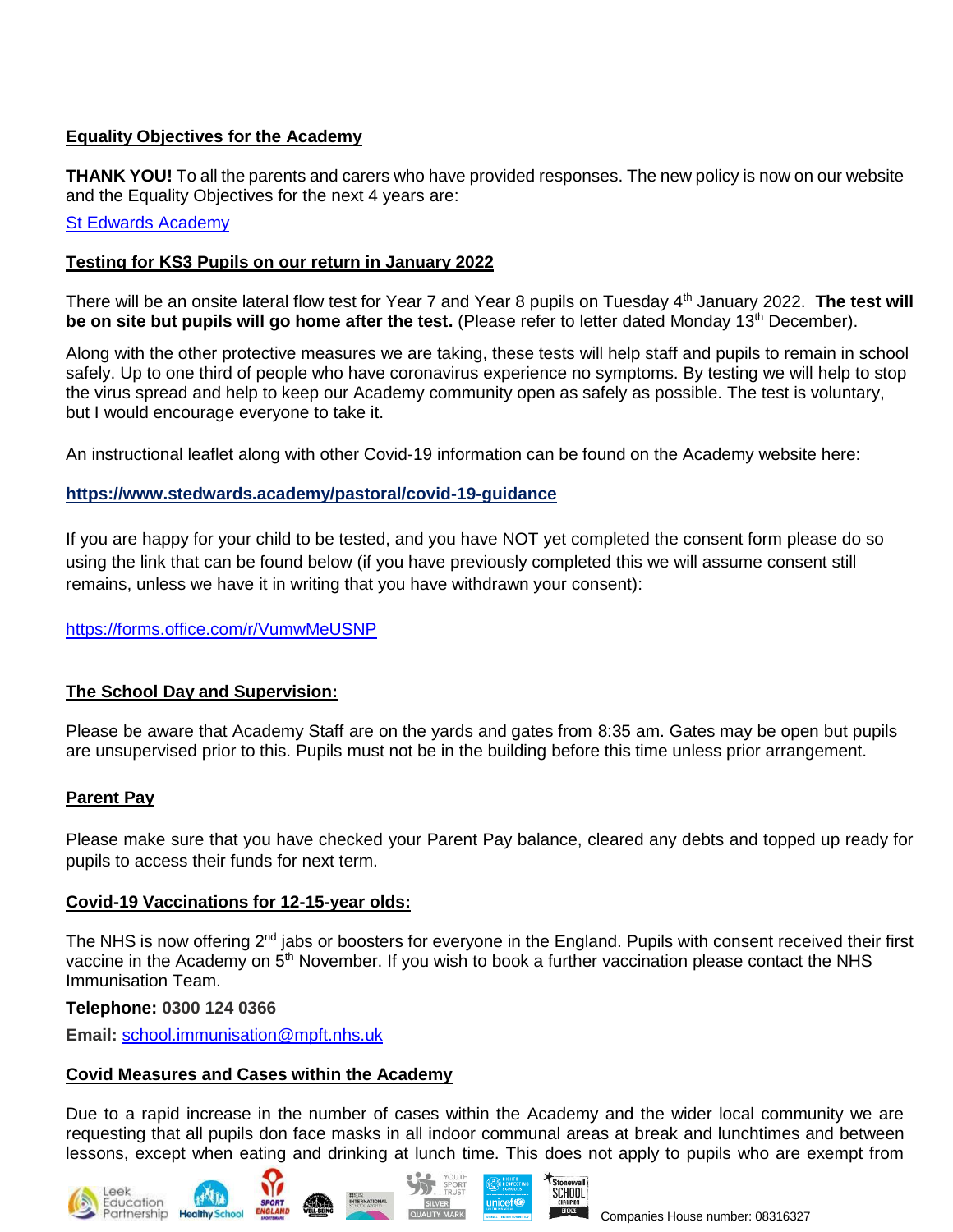wearing a mask. Pupils should bring a mask with them, though we do have some available that can be collected from reception should they forget or break one. This does not include pupils who are exempt from wearing a mask.

Other measures that are already in place and will continue to ensure everyone's safety and well-being are:

- Collective Worship being conducted via Teams.
- Adapting school events where possible to ensure they are as safe as they can be.
- Sanitiser provided for all around the Academy
- Windows and doors are open to provide ventilation
- No visitors other than those who are business critical to the Academy will be allowed on site
- Set seating plans to allow rapid track and trace within the Academy of any close contacts

Pupils in Year 7 and Year 8 and all households should continue to test twice weekly at home. If you receive a positive result from a lateral flow test, you should seek a PCR as soon as possible and then follow the isolation guidance as below.

If you are identified as a close contact you should now Lateral Flow Test every day for 7 days after being made aware of the contact infection.

## **Daily testing for contacts of COVID-19 – Latest Government Guidelines**

From 14 December, a new national approach to daily testing for contacts of COVID-19 has been introduced. All adults who are fully vaccinated and children aged 5 to18 years and 6 months, identified as a contact of someone with COVID-19 – whether Omicron or not – should take an LFD test every day for 7 days instead of self-isolating. Children under five years old do not need to take part in daily testing for contacts of COVID-19 and do not need to isolate.

Once notified by Test and Trace as a close contact, all eligible staff, pupils and students are strongly recommended to take a LFD each day for 7 days and report the results through the online [reporting](https://www.gov.uk/report-covid19-result) system and to their setting. If they test negative, they can continue to attend their education setting. Outside of the education setting, they should continue to follow national [guidance.](https://www.gov.uk/government/news/daily-rapid-testing-for-covid-19-contacts-launches-this-week) This approach should also be adopted over the Christmas holiday and on return in January.

All staff and secondary aged pupils and students should have access to a box of 7 LFD test kits from their education setting. If your setting requires additional test kits sooner than they would be available through the standard ordering process, or will run out of test kits imminently, you can contact 119 to request an emergency replenishment. For primary aged children LFD test kits are available through the usual routes community test sites, local pharmacies or order [COVID-19](https://www.gov.uk/order-coronavirus-rapid-lateral-flow-tests) rapid lateral flow tests online.